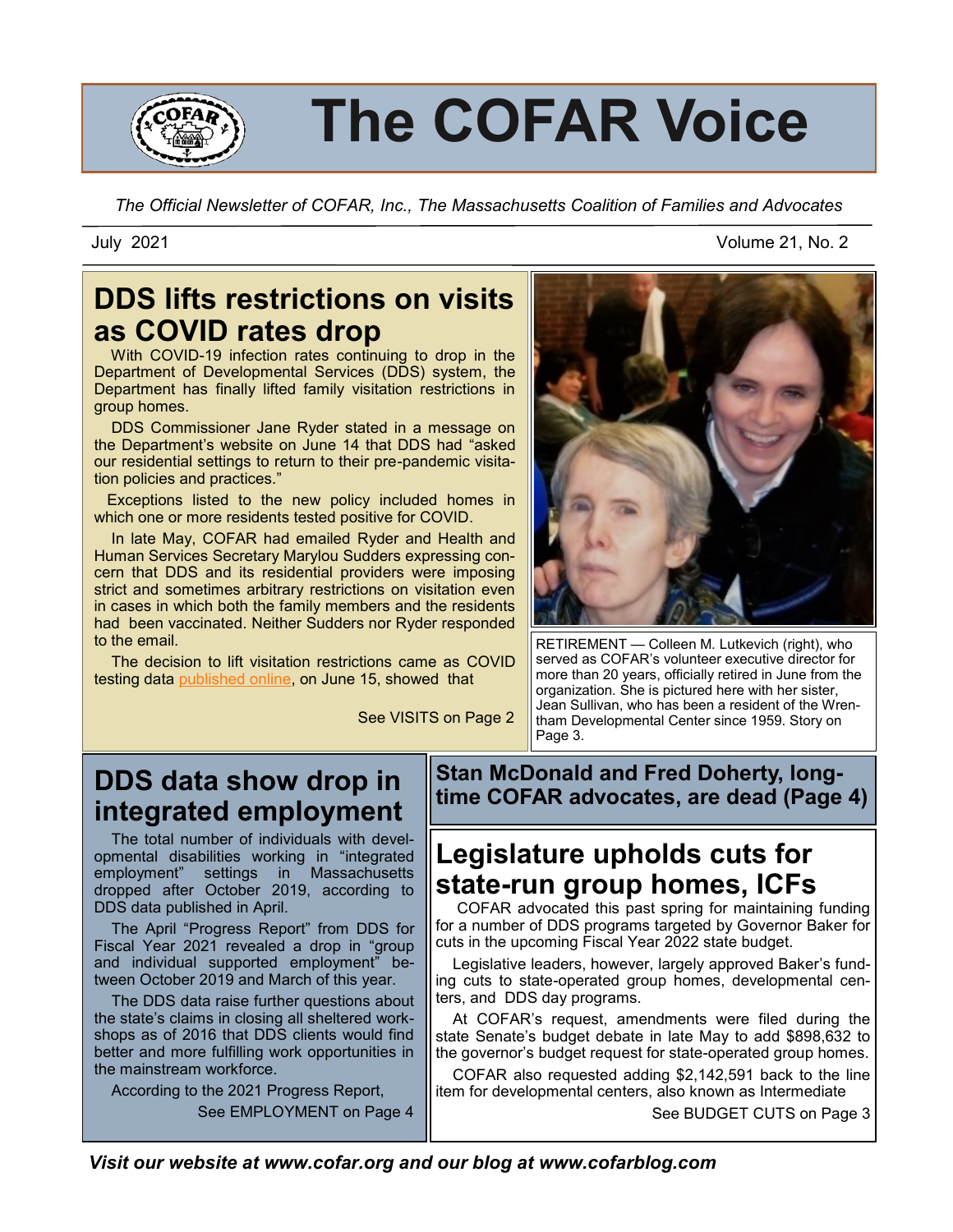# **DDS lifts visitation restrictions**

### VISITS continued from Page 1

positive cases had reached new lows in the DDS system. For the first time since COVID testing data has been kept, there were zero positive cases among residents in provider-run DDS group homes, and less than 5 residents testing positive in state-run group homes.

 It remains to be seen whether the lower positive rates as of June 15 will continue. The answer to that question will apparently not be known publicly until July 13, when the next results will be published.

 It is still unclear how many staff in provider-run group homes in the DDS system are continuing to test positive for COVID. That information has never been included in the DDS facilities reports. The latest report as of June 15 showed less than 5 COVID-positive staff in the state-operated group homes, and zero positive staff and zero positive residents in the Wrentham and Hogan developmental centers.

### **Staff vaccination rates still unclear**

 COVID vaccination rates among staff and residents in the DDS system are also not published online. Based on information provided by the Executive Office of Health and Human Services (EOHHS) in response to Public Records Requests from COFAR, [we last reported](https://cofarblog.com/2021/04/27/staff-resistance-to-covid-vaccine-may-be-keeping-virus-in-dds-system/) that as of April 9, less than 50% of staff in state-operated group homes were fully vaccinated. In provider-run group homes, only 51% of staff were fully vaccinated as of April 12.

 Seventy-give percent and 90% of residents in provider-run and state-run group homes respectively had been vaccinated as of April 12. In response to a renewed Public Records request, which we filed on June 28, EOHHS stated that it had stopped tracking vaccinations of staff and residents as of April 23, and therefore had no further information on those vaccination rates.

#### **Administration won't comment on vaccinations or test results**

 Since February, Baker administration officials have repeatedly declined requests from COFAR for comment on vaccinations in the DDS system. In February, we emailed both Sudders and Ryder, asking for comment on whether the vaccines were responsible for the declining numbers of infected persons in the system even at that early period in the vaccination effort. Neither Sudders nor Ryder ever responded. In addition to the lack of up-to-date vaccination data, both EOHHS and DDS said they did not have any records on numbers of staff or residents refusing vaccinations.

### **Top administration officials disagreed over mandatory testing of DDS staff for COVID**

 Top administrators in the Baker administration appeared to strongly disagree in the summer of 2020 over whether to require testing of staff for COVID-19 in group homes and other residential facilities for persons with developmental disabilities, according to emails provided to COFAR under a state Public Records Law request.

 The emails, provided in February by the Department of Public Health (DPH), appeared to imply that as late as last July 2020, Health and Human Services Secretary Marylou Sudders strongly opposed mandatory testing of staff in residential facilities in the DDS system. At the same time, the emails indicated that then DPH Commissioner Monica Bharel and members of her office supported mandatory testing. Bharel left the job on June 18 of this year.

 By mid-August 2020, EOHHS finally [issued a directive requiring testing of](https://cofarblog.com/2020/08/27/baker-administration-finally-requiring-dds-providers-to-test-all-staff-for-covid-19/)  [staff](https://cofarblog.com/2020/08/27/baker-administration-finally-requiring-dds-providers-to-test-all-staff-for-covid-19/) throughout the human services system. However, this was some five months after the pandemic had become a full-blown crisis in the state. The apparent opposition by Sudders could help explain the lengthy delay in implementing the mandatory testing of residential staff in the system.

# *Stimulus funds sought for ICFs*

 COFAR joined with the AF-SCME state employee union in June in seeking to ensure that at least some funding under President Biden's \$2 billion jobs and infrastructure plan will go toward Intermediate Care Facilities (ICFs) for persons with developmental disabilities.

 As part of his plan, Biden has proposed a \$400 billion expansion of home and communitybased services f(HCBS) for people with disabilities and the elderly. But none of that funding is specified for state-run ICFs, which provide critical care for residents with some of the most severe and profound intellectual disabilities.

 The two remaining state-run ICFs in Massachusetts are the Wrentham Developmental Center and the Hogan Regional Center in Danvers.

 In a joint letter sent in June to Massachusetts Senator Elizabeth Warren, Thomas J. Frain, COFAR Board president, and AFSCME Council 93 Executive Director Mark Bernard stated that steering increased funding only toward community care would create a strong incentive for Massachusetts to close the Wrentham and Hogan facilities.

 In addition to stripping the DDS system of a badly-needed component of the continuum of care for the developmentally disabled, the closure of the ICFs would jeopardize the jobs of approximately 1,400 union workers represented by AFSCME alone.

 The joint letter noted that choice in care is only meaningful if individuals are given access to the services that they need and prefer. But DDS [does not routine](https://cofarblog.com/2017/03/27/data-show-a-decline-in-the-developmentally-disabled-population-in-state-run-residential-care/)[ly inform either individuals or their](https://cofarblog.com/2017/03/27/data-show-a-decline-in-the-developmentally-disabled-population-in-state-run-residential-care/)  [families](https://cofarblog.com/2017/03/27/data-show-a-decline-in-the-developmentally-disabled-population-in-state-run-residential-care/) who are waiting for residential placements even of the existence of either ICFs or stateoperated group homes. The only "choices" offered are corporate provider-run group homes.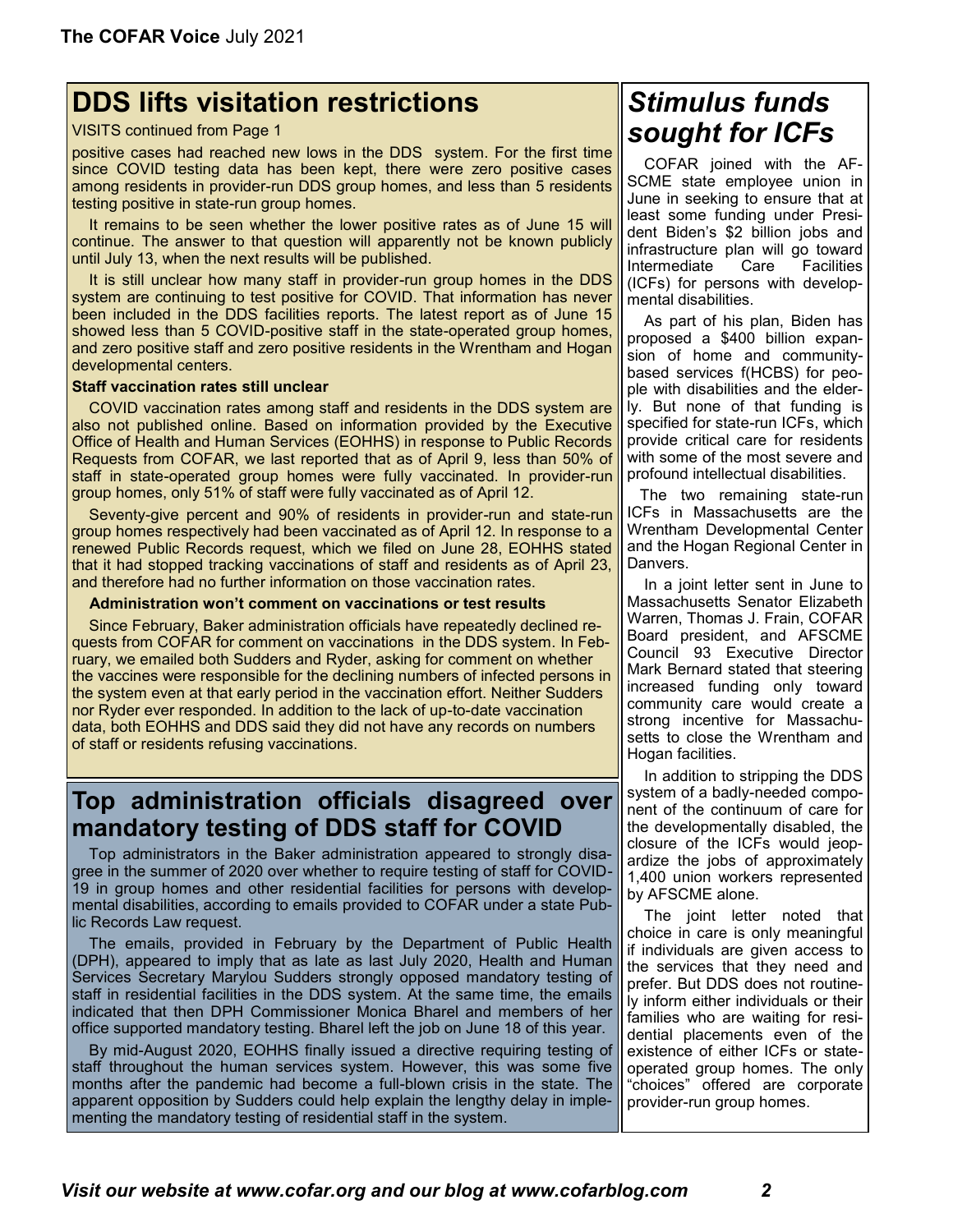# **Colleen Lutkevich retires from COFAR**

Colleen M. Lutkevich, COFAR's longtime volunteer executive director, officially retired from the organization in June after having served in that role for more than two decades. She had been associated with COFAR for some 35 years. (See photo on Page 1.)

 "I feel good about this decision (to retire) and I know that no one is irreplaceable!" Lutkevich wrote in a message to the COFAR Board on June 2. "I remain willing to offer help and advice as needed and I wish all of you the very best in continuing your work with COFAR." She is continuing to serve as president of the Wrentham Family Association, an affiliated organization to COFAR.

 Lutkevich's announcement was met with well-wishes and accolades from the Board and from commenters on a post on COFAR's blogsite about her decision. "You will be missed greatly indeed," wrote Lynn Royal, a COFAR member whose son, like Lutkevich's sister, Jean, is a resident at the Wrentham Developmental Center. "Your open heart and soul speak volumes about you and your parents and the many families who have been crucial to continuing COFAR for so many years."

 "How do you thank someone that had given so selflessly to so many? There are no words that can express the gratitude for all you have achieved," wrote COFAR member Marion Julian.

 When Lutkevich was 25 years old and pregnant with her first child in 1985, she first went to work part-time as a secretary for COFAR, which had only been established a couple of years earlier. She was following in the footsteps of her father, [John Sullivan,](https://cofarblog.com/2017/07/01/john-sullivan-founder-of-cofar-dead-at-97/) and her mother, Gladys, in advocating for better care for Colleen's sister Jean, who has been a Wrentham Center resident since 1959. John Sullivan, who was one of the founders of COFAR, was among the plaintiffs in Ricci v. Okin, the landmark federal lawsuit in the 1970s that led to major upgrades in care in the state facilities. John died in 2017 and Gladys died in 2016.

 Lutkevich said her father, in particular, served as an inspiration to her in her advocacy. "My dad worked and fought his whole life to make the system work for the least fortunate among us," she said. "His advice was always, 'never be afraid.'" In 1983, Sullivan and other pro-facility plaintiffs in the Ricci case formed COFAR. But the organization began experiencing financial problems and was unable to pay Lutkevich's nominal secretarial salary of about \$7,500 a year. She continued to work without pay in the same position until 1995.

 Although Lutkevich ostensibly quit COFAR in 1995, she came back to fill the then vacant executive director position in 1998. Once again, she accepted the position without pay, and continued to work as a volunteer executive director ever since. She recalled that among the highlights of her work for COFAR were successful advocacy drives to prevent involuntary placements of persons with intellectual disabilities in mental health facilities and nursing homes in the late 1980s and early 1990s. In the past 10 to 15 years, Lutkevich said, she found that COFAR's relationship with DDS and successive administrations changed. That change, from a relatively cooperative relationship to a more adversarial one, came as those administrations began closing the Fernald Center and other Intermediate Care Facilities. But through it all, it was clear her personal desire to help families remained unchanged.

### **Cuts in funding upheld for state-run group homes, ICFs, and day programs**

BUDGET CUTS continued from Page 1

Care Facilities for persons with intellectual and developmental disabilities (ICFs). Baker's budget proposal would cut the ICF line item by that amount when adjusted for inflation.

 In addition, COFAR proposed adding \$13,693,964 back to the Community-Based Day and Work (CBDW) line item to prevent a cut in that line item after adjusting for inflation. The amounts sought by COFAR in restored funding for each of the line items were based on numbers obtained from the Massachusetts Budget and Policy Center's Budget Browser, an online database of state budget information.

 While Senate leaders did not accept COFAR's proposed amendments, COFAR was able for the first time to get Senate sponsors for the measures. The amendments to restore funding to the state-operated group homes and ICFs were sponsored by Senator Nick Collins of Boston, while the amendment to restore funding to the day programs was sponsored by Senator Joan Lovely of Beverly.

 DDS said the proposed cuts in CBDW funding were related to reduced attendance in day programs during the height of the COVID pandemic in Fiscal Year 2020 and the first half of 2021. The administration shut the day programs down due to safety concerns in March 2020 and reopened them in July of that year. Data provided by DDS show that as of November of 2020, 36% of day program participants were no longer participating on site even though the programs had been reopened by then. Instead, those clients were attending remotely via online platforms such as Zoom.

 COFAR has been contacted by a number of families concerned about the impact on their loved ones of the lack of on-site day program activities. The line item cut threatens to further curtail day program activities to transition clients to integrated employment. (See story on employment on Page 1.)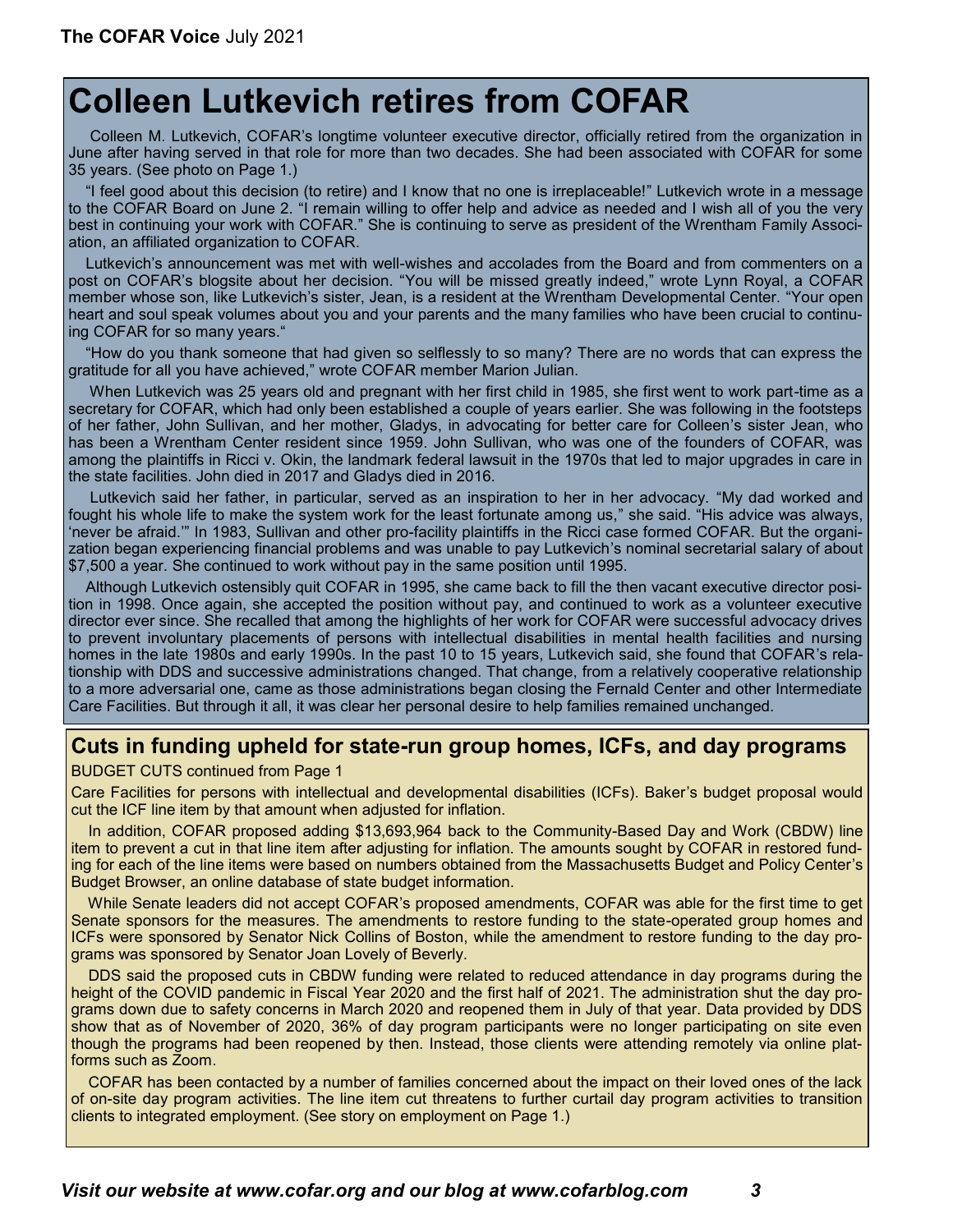# **Employment dropped after 2019**

EMPLOYMENT continued from Page 1

total integrated employment of DDS clients in Massachusetts reached a peak of 7,180 in October 2019, and then declined to 7,090 as of October 2020. As of March of this year, only 6 additional clients had been placed in integrated employment from October 2020, five months previously.

 The new DDS Progress Report largely blamed the integrated employment slowdown on the COVID pandemic, even though numbers provided in March to COFAR by DDS indicated that the slowdown began before the pandemic began.

 Based on [the earlier figures provided by DDS,](https://cofarblog.com/2021/03/25/dds-numbers-show-pre-covid-drop-in-mainstream-employment-of-dds-clients/) COFAR calculated that the number of clients in integrated employment actually dropped by 53% between October 2019 and February of 2020, which was prior to the start of the pandemic.

 Despite those problems in finding employment for disabled persons, Governor Baker and the Legislature proposed [cuts in the Fis](https://cofarblog.com/2021/05/05/state-house-approves-cuts-to-dds-day-program-funding-increases-for-provider-group-homes/)[cal 2022 state budget](https://cofarblog.com/2021/05/05/state-house-approves-cuts-to-dds-day-program-funding-increases-for-provider-group-homes/) for DDS day programs. The day programs are tasked, in part, with helping transition clients to integrated employment. (See story on budget cuts on Page 1.)

 The DDS 2021 Progress Report also showed that the number of clients being placed in day programs after the closure of the state's remaining sheltered workshops outpaced the number entering integrated employment.

 While the numbers of clients placed in integrated employment rose by 20% from June 2015 to October 2019, the number of clients in DDS day programs increased by 43% over that same period—a percentage more than twice as high—and those numbers continued to increase though March of this year. The 2021 Progress Report acknowledged the state has experienced "difficulty obtaining job opportunities for individuals with significant disabilities,,,"

### *Fred Doherty, longtime COFAR advocate, dies*

 Fred Doherty who, along with his wife Joan, was one of COFAR's original Board members, died May 26 at the age of 84.

 The Dohertys' son Timmie was a Fernald Center resident for many years. Before COFAR was founded, Fred and Joan were active in advocating for the residents at Fernald. When they joined COFAR, their Fernald advocacy continued, but that advocacy also expanded statewide.

 Fred Doherty was described in May by then COFAR Executive Director Colleen Lutkevich as "loyal, reliable, kind, and with a positive attitude and a great heart." Even though Timmie died in 1998, Fred and Joan participated in efforts that began in 2003 to save the Fernald Center from closure. During one volunteer lobbying event at the State House in April 2003, Fred explained to *The COFAR Voice* why he and Joan were still involved. "We're (now) here for the other kids," he said.

## **Stan McDonald, rights advocate, dies**

 Stanley McDonald, who fought a battle for decades for guardianship of his developmentally disabled son Andy, died on May 6. He was 85.

 In addition to seeking the guardianship, McDonald waged a long-term battle for a bill in the state Legislature that would require that probate court judges consider parents as suitable guardians of persons with intellectual and developmental disabilities. CO-FAR is continuing to advocate for passage of the legislation, now [H.1733.](https://malegislature.gov/Bills/192/H1733) COFAR frequently reported on efforts by McDonald and his wife, Ellen, to overturn a lifetime ban imposed in 2006 by a probate court judge on visits by Andy to his hometown in Sherborn. Andy, 53, is intellectually disabled and has lived since 1993 in a group home.

### **Berkshire-based DDS provider hit by state audit**

 Personal use by executives of corporate credit cards and frequent flyer airline miles were among the findings in a report by the Massachusetts State Auditor on the Berkshire County Arc.

 The report, which was released in May, was among the latest in a series of such reports by outgoing Massachusetts State Auditor Suzanne Bump of corporate DDS providers. Some other examples include audits of [Brockton](https://www.mass.gov/audit/audit-of-brockton-area-multi-services-inc-bamsi)  [Area Multi Services,](https://www.mass.gov/audit/audit-of-brockton-area-multi-services-inc-bamsi) released in early June; [Human Service Op](https://www.mass.gov/doc/human-service-options-inc/download)[tions](https://www.mass.gov/doc/human-service-options-inc/download) and [Nonotuck Resource Associ](https://www.mass.gov/doc/nonotuck-resource-associates-inc/download)[ates,](https://www.mass.gov/doc/nonotuck-resource-associates-inc/download) in 2016; [the May Institute, in](https://www.mass.gov/news/audit-may-institute-overcharged-state-for-executive-compensation)  [2013;](https://www.mass.gov/news/audit-may-institute-overcharged-state-for-executive-compensation) [Crystal Springs, in](https://www.tauntongazette.com/article/20121122/News/311229625)  [2012;](https://www.tauntongazette.com/article/20121122/News/311229625) and [Toward Independent Living](https://www.mass.gov/doc/toward-independent-living-and-learning-inc/download)  [and Learning, in 2002.](https://www.mass.gov/doc/toward-independent-living-and-learning-inc/download) Among other problems cited by the audit, Berkshire Arc executives allegedly used Arc credit cards to pay \$124,247 in expenses that were non-reimbursable under the Arc's state contracts.

# *Please Contribute!*

 Through our newsletter and our blog posts, we provide information you won't find anywhere else about the care of persons with developmental disabilities in Massachusetts. We also advocate for your loved ones every day. Please contribute to us keep us going. See our back page for details.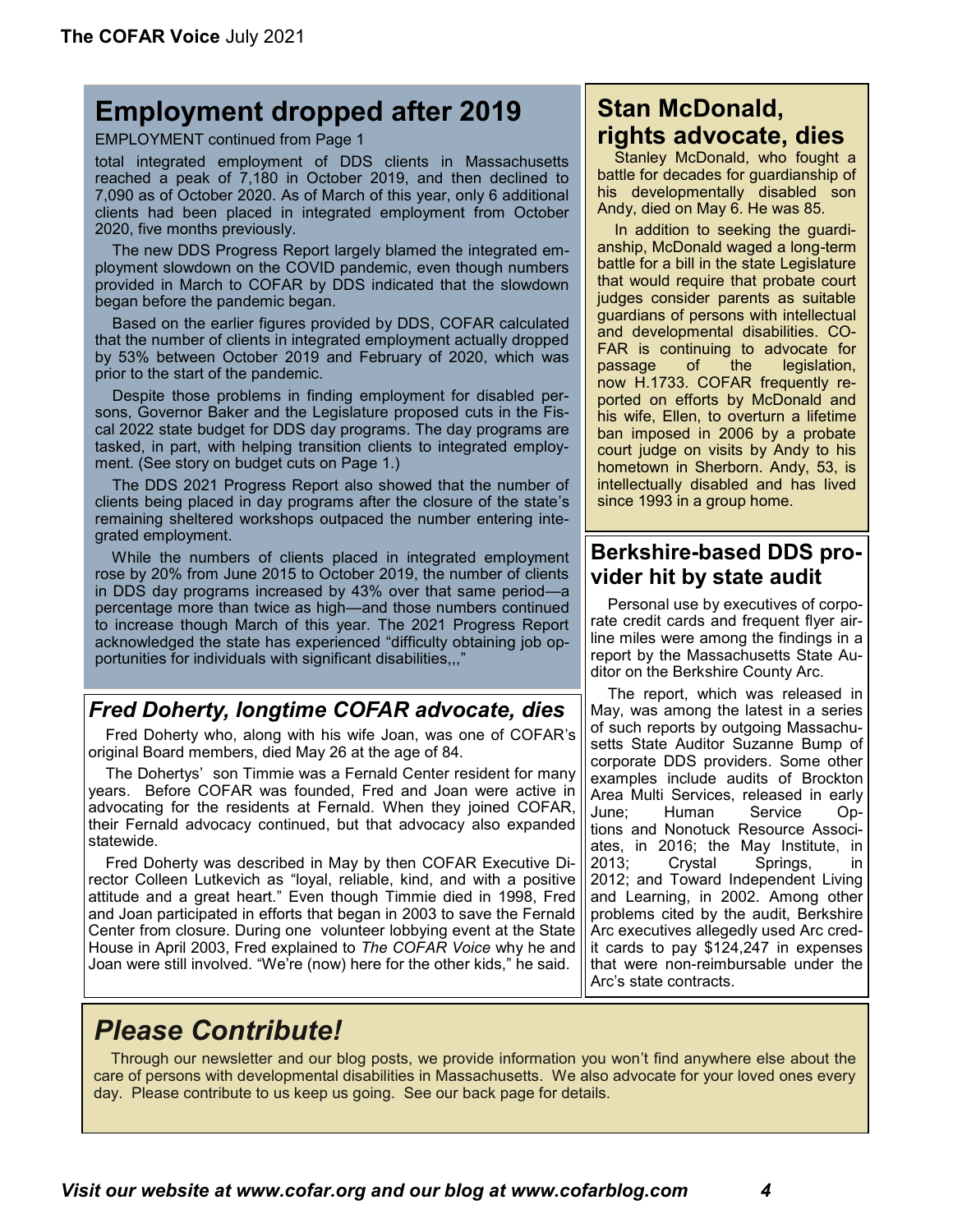### *Mother fights battle for adequate care for son*

COFAR is advocating on behalf of Valerie Loveland, the mother of an intellectually disabled man. Loveland has fought a years-long battle to ensure adequate care for him in the DDS system.

 Loveland's son, who is 23, has an intellectual disability, is non-verbal, and needs 24-hour care. He has now been a resident for the past five years in three separate group homes on Cape Cod run by the May Institute.

 [A June 29 post](https://cofarblog.com/2021/06/29/a-mothers-lonely-battle-for-appropriate-care-for-her-son/) on the COFAR Blogsite reported that Loveland found that her decisions regarding her son's care were questioned, not only by the staff in her son's previous group home in Cotuit, but by DDS officials and even the DDS-paid co-guardian for him.

 At times she said she feared that her own co-guardianship of her son might be taken away. (Although she wanted her son's story told in the post, she requested that his name not be used.)

 In addition to other issues she had to deal with, she said the state's response to alleged sexual abuse of her son in March of this year in the group home has been shrouded in secrecy. Even as co-guardian, Loveland has not been allowed to view the complaint filed in the matter. She has been told only that her son was allegedly sexually abused by a group home staff member, but not what happened.

 The good news is that although Loveland was not able to get her son into a state-operated group home, as she had hoped, the May Institute did place him in June in a new residence, also in Cotuit. And she said the new group home staff was making an effort to follow her requests to improve her son's diet, which she said is linked both to his health and his behavior.

 COFAR reported in the post that a dozen May Institute executives received more than \$100,000 each in total compensation in 2019. The president and CEO, Lauren Solotar, received almost \$477,000.

# **COFAR seeks seats on commission on state facilities**

 COFAR is seeking to ensure that families of current residents of the Wrentham and Hogan developmental centers have seats on a proposed commission on the history of institutions in Massachusetts for persons with developmental disabilities.

 In testimony submitted in June to the Legislature's Mental Health, Substance Use, and Recovery Committee, COFAR expressed support in concept for legislation ([S.1257a](https://malegislature.gov/Bills/192/S1257)nd [H. 2090\)](https://malegislature.gov/Bills/192/H2090) to establish a commission to study the controversial and often dark history of the state schools.

 At the same time, COFAR's testimony stated that we are pushing for changes in that legislation to ensure that the commission recognizes the significant upgrades in care and services that occurred in those facilities in the 1980s. Those changes were primarily due to Ricci v. Okin, a landmark federal consent decree case [overseen by](https://cofarblog.com/2018/12/03/judge-joseph-l-tauro-a-giant-in-the-treatment-of-the-developmentally-disabled-dies-at-87/)  [the late U.S. District Court Judge Joseph L. Tauro.](https://cofarblog.com/2018/12/03/judge-joseph-l-tauro-a-giant-in-the-treatment-of-the-developmentally-disabled-dies-at-87/)

 The testimony stated that the proposed commission needs to recognize that the Wrentham and Hogan Centers — the state's two remaining developmental centers or Intermediate Care Facilities (ICFs) — provide state-of-the-art care and services today.

 Nevertheless, ICFs [have remained political lightning rods](https://cofarblog.com/2021/03/03/fernald-may-be-closed-but-its-still-being-blamed-for-the-ills-of-the-dds-system/) for advocates of deinstitutionalization and privatization of remaining care and services for the developmentally disabled. For that reason, CO-FAR's testimony asked that the proposed membership of the commission and its written charge be changed to ensure a balanced review by the commission. COFAR is seeking additional seats on the panel for family members and guardians of current residents of Wrentham and Hogan.

 It appears that the makeup of the commission, as currently described in the legislation, would primarily consist of opponents of ICFs, and of supporters of further privatization of DDS services. CO-FAR also previously contacted Senator Michael Barrett and Representative Sean Garballey, the prinicipal sponsors of the legislation, to express those concerns.

 In March, COFAR also raised concerns about a [scheduled Zoom](https://hpod.law.harvard.edu/events/event/fernalds-legacy)  [panel discussion](https://hpod.law.harvard.edu/events/event/fernalds-legacy) being sponsored by the Harvard Law School, which appeared to be intended to portray the former Fernald Developmental Center in a negative light. Alex Green, a key participant on that panel, is a proponent of the commission bill.

 Green later told Colleen M. Lutkevich, COFAR's then executive director, that he was sympathetic to COFAR's concerns, and would seek to amend the legislation to add two seats for "facility families– whose experiences deserve representation."

 COFAR maintained in the testimony that in addition to specifying that there would be current facility family members on the commission, the language in the legislation should be changed to specify that the commission would assess the quality of life of *current* residents of the Wrentham and Hogan Centers. The legislation, as currently worded, only refers to assessing the quality of life of "former residents (of state institutions) now living in the community."

 The quality of life of both current and former facility residents needs to be assessed in order to present a balanced view of Wrentham and Hogan today, COFAR's testimony stated.